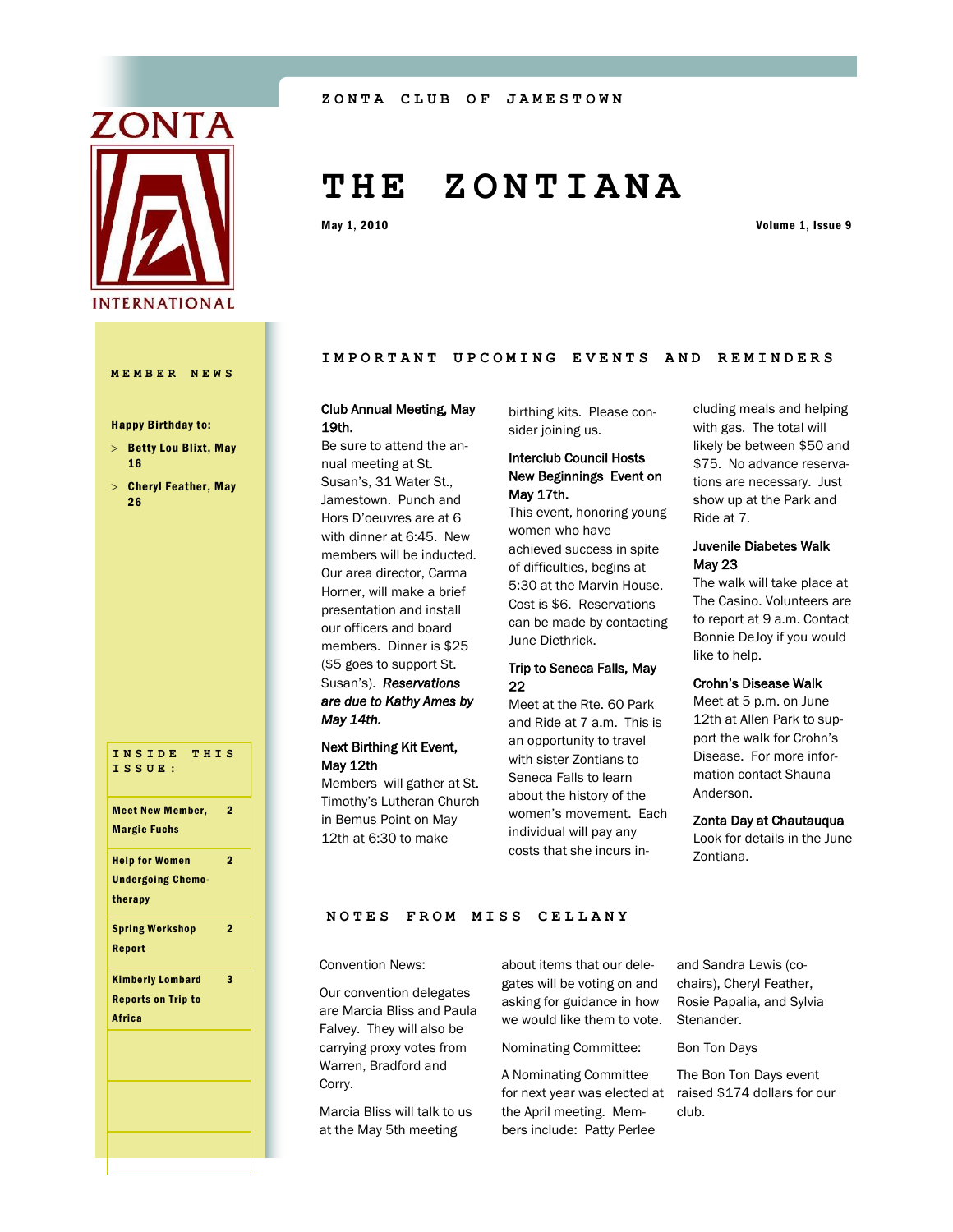## **THE ZONTIANA** Page 2



# President Lily would like to urge all our members to attend our annual installation dinner. It's always fun to get together at a new place and just enjoy each other's company. The new officers and board directors will be installed and new members inducted. Let's be there to give them a warm welcome.

# Margie was born in Jamestown. Her family includes two brothers and two sisters who are now spread out around the U.S.

 She met her husband, John, at the Shoestring Theater in Jamestown. Together they have two children. Betsy lives in Dallas and got married in Hawaii a few months ago. She creates websites and blogs. One of her creations is disneyfoodblog.com which has been

recognized in several publications. Their son, Chris, lives in Germantown, MD where he works at the National Institutes of Health and is working on his Master's in Environmental Property Management at Johns Hopkins.

**MEET NEW MEMBER, MAR G I E F U C H S**

 Margie graduated from JHS and JCC. She received her bachelor's degree from Murray State University in Kentucky and her Master's in Special Education from SUNY Buffalo. She spent her teaching career within the Jamestown Public School system, working at a number of schools in the district.

 Margie retired in 2000. She loves to read and travel, especially to Disney World. She and her husband have also visited England and Hawaii. She belongs to several card groups and enjoys playing Mahjong. She is also a volunteer at WCA.

### **HELP FOR WOMEN UNDERGOING C H E M O T H E R A P Y**

 As we all know, there are a number of women in our area undergoing chemotherapy who need something to make them feel better and to boost their self confidence. They are likely losing their hair and need a wig and just need to be pampered a little.

 President Lily has made a personal commitment to

this project and has asked for help from our club via the Service Committee. Thanks to a contact that Lily made, we have received a donation of 18 wigs, many of them never worn. Lily would like for us to be able to offer women a place to try on the wigs, have them styled, get advice on makeup techniques and possibly even

a spa visit to help them feel better.

 We are now looking for a location or locations where women could receive these services. If you think your hairdresser or cosmetician might be interested in helping in some way, please ask and let Lily know what you find out.



#### SPRING WORKSHOP REPORT

 Five members of our club attended the Zonta District 4, Areas 5 and 6 Spring Workshop in Meadville, PA on April 24th.

 Dr. Lee Fogerty, from the Pittsburgh Club and a consultant to businesses led a session on Personality/Difficult Situations. We all completed the BEST profile, which assessed the personality patterns that we use to interact with others. The training

helped us see how we need to approach those whose styles are different from ours in order to affect a positive outcome.

 Governor Kathleen Douglas and Governor-elect, Bonnie Crogan-Mazur presented a call to conference stressing that it's not too late to register to attend.

 After lunch, Sandra Cronk, who is our district web master, discussed technology and

branding, including logos and designs for letterhead, note cards and business cards that are available to us to help us be consistent in the message we send about Zonta.

 Dr. Vivian Cody talked about International projects and the importance of donating to the International Foundation.

 Governor Kathleen rounded out the day with comments about her time in office.